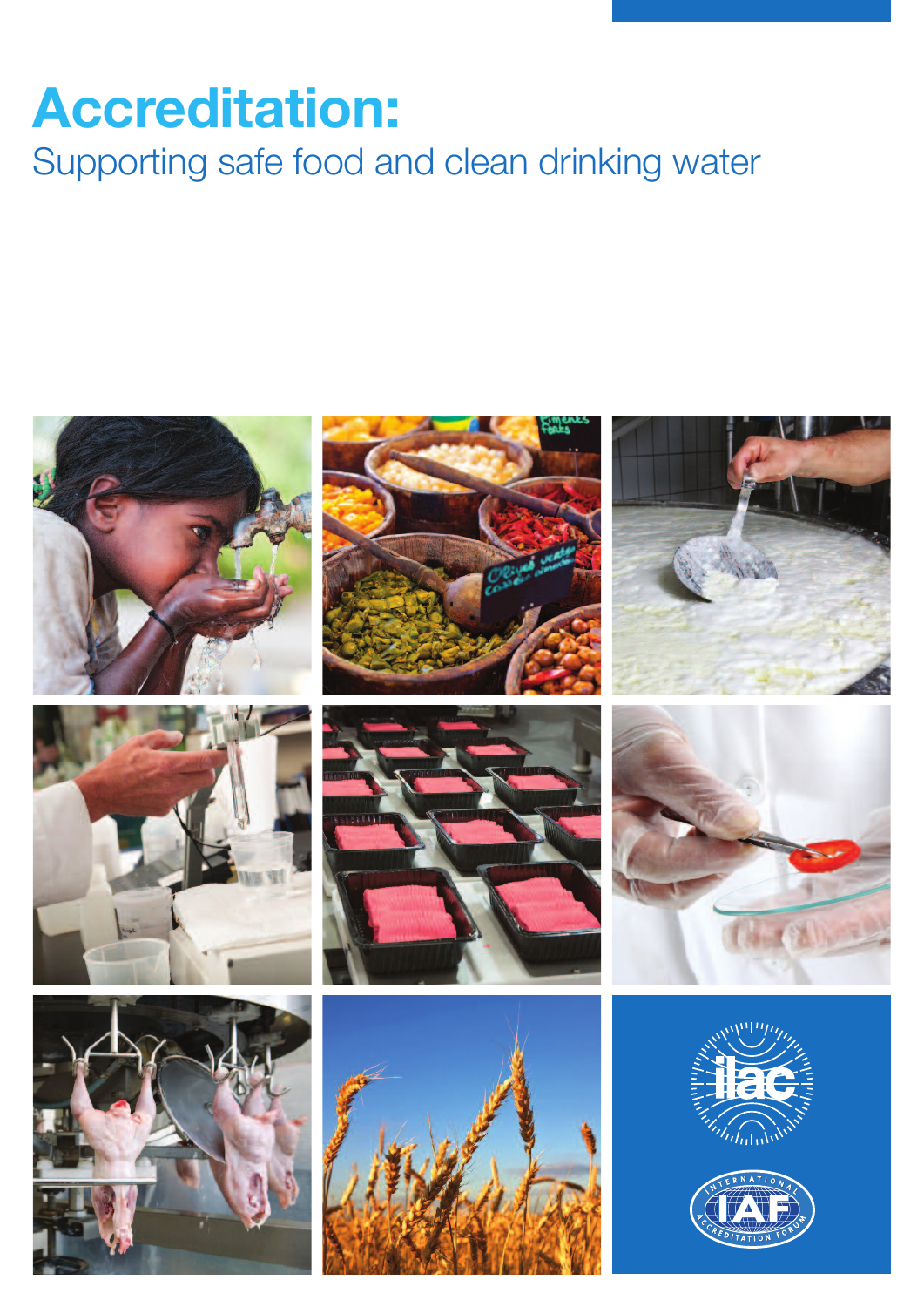### **What are the issues?**

- **Is our food and water safe?** Is it free of toxins? Is it free of contaminants or pollutants? Is it free of pathogens? If we have allergic responses to certain ingredients, can we trust the labelling?
- **Is it authentic?** Are we consuming what we think we are? Are the ingredients what they say on the can or on the label?
- **How is it produced?** An increasing proportion of the population is interested in the way that food and bottled water is produced, in terms of the environment, animal welfare, and provenance. Is it fair trade or organically produced?

The production and distribution of food and water involves complex supply chains and processes. In simple terms, there is the production of crops and the rearing of animals, followed by the practices involved with sourcing, harvest and slaughter. Then there is the storage, treatment and processing, and in turn packaging and distribution. The food and water industry operates in a highly competitive, dynamic and regulated environment.

There are a series of complex issues and a range of areas where there has to be tight control to ensure that the food and water supply is safe when dealing with the mass production of food and water in urban and rural areas. Consideration also needs to be given to the retail environment in terms of storage and display. Increasingly, there is an international aspect to food and water production, as ingredients, products or parts of products, may come from several countries around the world.



### **So how can we be confident that our food is safe and the water we drink is clean?**

Samples, products, services, management systems or personnel can be evaluated against specified requirements by laboratories, certification bodies, and inspection bodies (collectively known as conformity assessment bodies). Conformity assessment is used to check that products are fit and safe for consumption against a standard, a code of practice or regulatory requirements.

Conformity assessment therefore provides a means for preventing unsafe, unhealthy or environmentally harmful products from entering the market place. Regulators can set overall policy requirements or detailed technical requirements and rely on laboratories, inspection bodies or certification bodies to check for compliance.

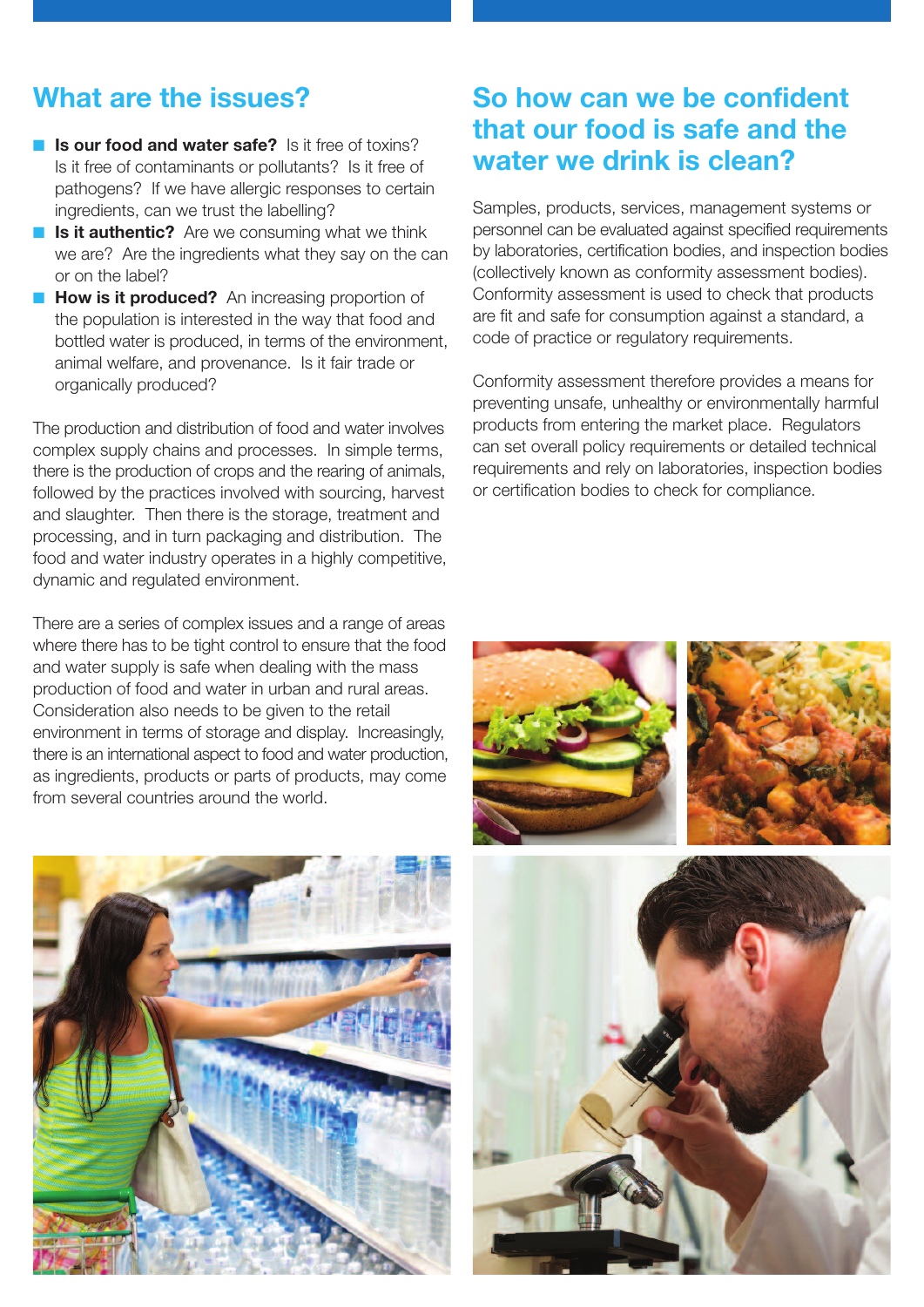### **What is the role of accreditation?**

Accreditation is the independent evaluation of these conformity assessment bodies against recognised standards to carry out specific activities to ensure their integrity, impartiality and competence. Through the application of national and international standards, government, procurers and consumers can have confidence in the calibration and test results, inspection reports and certifications provided.

Accreditation bodies are established in many countries with the primary purpose of ensuring that conformity assessment bodies are subject to oversight by an authoritative body.

Accreditation bodies, that have been evaluated by peers as competent, sign arrangements that enhance the acceptance of products and services across national borders, thereby creating a framework to support trade.

These arrangements are managed by the International Laboratory Accreditation Cooperation (ILAC), in the area of laboratory and inspection accreditation, and the International Accreditation Forum (IAF), in the fields of management systems, products, services, personnel. Both ILAC and IAF work together and coordinate their efforts to enhance accreditation and conformity assessment worldwide.



# **What benefit does accreditation provide?**

#### **For national authorities and regulators**

Regulators can set policy requirements or detailed technical requirements and rely on accredited laboratories, inspection bodies or certification bodies to check for compliance. Regulators can therefore reduce their in-house inspectorates and specialist assessment personnel to reduce cost, or target their inspections more effectively. The use of accredited services can also moderate the need for additional legislation, as well as reducing the risk of unintended consequences. International accreditation arrangements provide regulators with a robust and credible framework to accept accredited test results, inspection reports and certifications from overseas, with an equivalent level of confidence as if they were carried out in the local economy. Accreditation therefore provides a reliable monitoring tool to support the work of food safety and drinking water agencies.

### **For businesses operating in the food and water industry**

Supermarket chains and food retailers are increasingly demanding that their suppliers demonstrate that their products meet food and water safety standards by requiring accredited test reports, inspection reports and certifications.

Compliance with food and water safety standards demonstrates that suppliers are meeting appropriate levels of safety, environmental performance, and animal welfare. Accreditation, and the use of accredited conformity assessment bodies, can also support business in the supply chain against potential liability claims.

International accreditation agreements provide an infrastructure that allows accredited certificates to be accepted around the world. This reduces the risk of products being rejected by international trading partners, and for the need to have products re-evaluated on entry into each country.

#### **For consumers**

Consumer confidence can be gained from goods or services that are accompanied by an accredited certificate of conformity. International accreditation agreements ensure that such goods and services placed on the market, from whichever country of origin, meet standards of quality and safety.